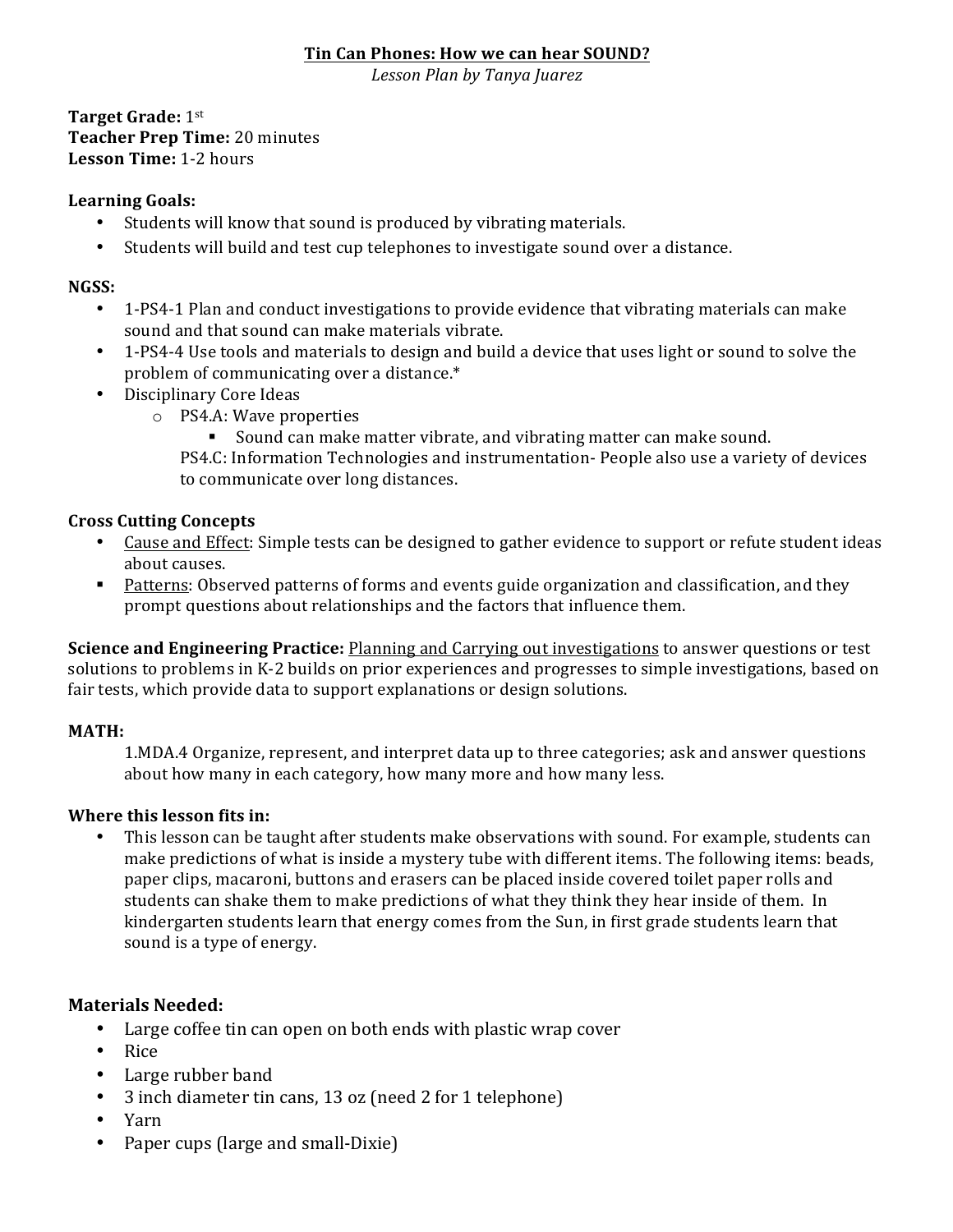- Styrofoam cups
- Paperclips
- Dice
- Poster chart paper and post- its
- Tuning Forks

## **Teacher Prep:**

• Insert a hole with a paperclip through the center of the cups you will be using.

Engage

**Evaluate** 

**Ujejdx3** 

Explo<sub>re</sub>

Elaborate

- Cut 3 meters in length of yarn (15 recommended for class pairs)
- To save time, you can have the paper cup telephones pre-made or students can build them by inserting the yarn through the center and tying a knot to the paperclip. Remember not all students will know how to make a knot. For lower grades, pre-made phones are suggested.
- Get 15 dice. One dice will be used for each pair of students.
- Set-up tables directly across or allow for a large space where students can test their telephones across a distance.

#### **5E Lesson Sequence ENGAGE**

| <b>ENGAGE</b>                                                                                                                                                                                                                                                                                                                                                                                                                                                                                                                                                                                                                                                                                                                                                            |
|--------------------------------------------------------------------------------------------------------------------------------------------------------------------------------------------------------------------------------------------------------------------------------------------------------------------------------------------------------------------------------------------------------------------------------------------------------------------------------------------------------------------------------------------------------------------------------------------------------------------------------------------------------------------------------------------------------------------------------------------------------------------------|
| 1) Have students seated whole group on rug area for demonstration.<br>Use the large open coffee tin can that is open on both sides. Cover the top tightly<br>with plastic wrap and a rubber band. Place a spoonful of rice over the plastic wrap.<br>Place a portable wireless speaker inside the tin can.<br>Ask students what do they notice about the rice?<br>Have students watch for any movement from the rice. Turn up the volume and ask<br>$\bullet$<br>students again what did they notice about the rice? When students mention the rice<br>moving, introduce the word vibrate and vibration if no one made this connection.<br>Using a speaker versus clapping eliminates air as a factor. (Concept-sound makes<br>vibrations, sound can travel through air) |
| 2) Gather students around a plastic tub to observe what happens when you test out<br>different tuning forks and place them in the water.<br>Use a clear plastic tub and fill it 34 full of water. Once you hit a fork, quickly place<br>it in the water for precise movement. Ask students what they observe once you<br>hit the fork and what happens when it is placed in the water? Can they still hear<br>the sound produced when it is inside the water? (Concept-vibrating materials<br>can make sound, sound can travel in water)                                                                                                                                                                                                                                 |
| ** Give students the Scientific Practice Worksheet: Is the sound traveling? Students circle<br>what is making sound.                                                                                                                                                                                                                                                                                                                                                                                                                                                                                                                                                                                                                                                     |
| <b>PRE-LAB</b>                                                                                                                                                                                                                                                                                                                                                                                                                                                                                                                                                                                                                                                                                                                                                           |
| Use the tin can telephone already made with string to test whole group.<br>п<br>Pass out the 'Whispering through Tin Cans" worksheet for student predictions.<br>Ask students what they think will happen to the sound when someone whispers<br>ш<br>through the tin can? Have them circle their prediction.<br>Call on a one volunteer per table to test out the telephone.<br>To test different lengths, have a longer or shorter telephone to observe which<br>٠<br>telephone allows sound to be heard the best.                                                                                                                                                                                                                                                      |
|                                                                                                                                                                                                                                                                                                                                                                                                                                                                                                                                                                                                                                                                                                                                                                          |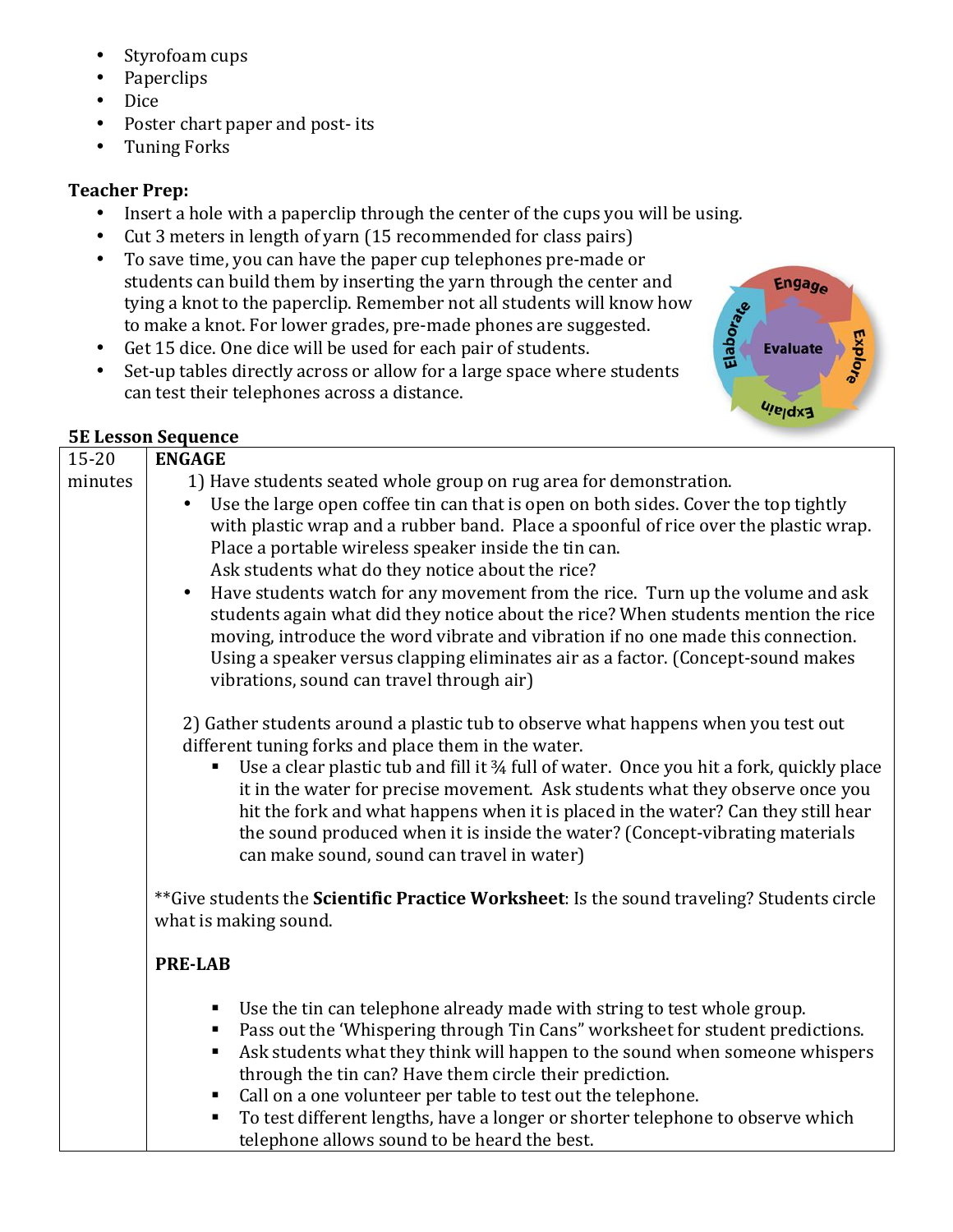| 40      | <b>EXPLORE-Lab #1 CUP TYPE</b>                                                                                                                                  |
|---------|-----------------------------------------------------------------------------------------------------------------------------------------------------------------|
| minutes | Once students begin to think about variables that can change such as string length,                                                                             |
|         | ask what will happen to the amount of sound that we can hear if we change the type                                                                              |
|         | of container?                                                                                                                                                   |
|         | Pass out the sheet with the lab question and variables that can change.<br>$\bullet$                                                                            |
|         | Show students the materials for cups type: Styrofoam cup or paper cup.<br>$\bullet$                                                                             |
|         | At this point, have students agree as a class, which cup type they want to test out<br>$\bullet$                                                                |
|         | first for their lab experiment. Also have students write in and circle which cup type                                                                           |
|         | they predict will allow a whisper to be heard louder. (I predict that a whisper will                                                                            |
|         | travel better through $a$ _____________.)<br>Pass out the DATA tally sheet for lab1. Tell students that they will each get three<br>$\bullet$                   |
|         | turns to roll a dice and say the number through the telephone. If their partner can                                                                             |
|         | hear the correct number said, the first student will record a tally mark on the side                                                                            |
|         | that says, "I heard". If they did not hear, the tally marks will be placed on the side                                                                          |
|         | that says, "I did not hear". Have students switch after 3 trials.                                                                                               |
|         | NOTE: Review to students that a tally mark is only 1 mark and not 5 marks. Some                                                                                 |
|         | students have misinterpreted a group of five as "a tally mark".                                                                                                 |
|         | Once they have completed the first 3 trials, check that all students who rolled the<br>$\bullet$                                                                |
|         | dice have recorded their tally marks on their data sheet.<br>Pass the dice to the partners across and repeat 3 trials.<br>$\bullet$                             |
|         | After the 3 trials each, have students test the other cup type and repeat the<br>$\bullet$                                                                      |
|         | experiment.                                                                                                                                                     |
|         | At the end of the lab, have students circle which cup type had the most tally marks                                                                             |
|         | under "I heard" from their lab experiment. If both cup types had the same amount,                                                                               |
|         | have them circle both types.                                                                                                                                    |
|         | Students also graph their results in a bar graph by coloring the number of tally<br>$\bullet$                                                                   |
|         | marks for each cup type.                                                                                                                                        |
|         | Pass out the RESULTS sentence frame strip and have students circle or write in                                                                                  |
|         | which cup type worked better based on their tally marks. (From the tally marks, I<br>understood that the ________worked better than the _______cup for making a |
|         | telephone.                                                                                                                                                      |
|         |                                                                                                                                                                 |
| 15-20   | <b>EXPLAIN</b>                                                                                                                                                  |
| minutes | Give a post-it to each student to write their name and cup type that they circled from<br>٠                                                                     |
|         | their data results with the most tally marks. On a large poster paper, create a large                                                                           |
|         | chart with "Quantity "on the Y-axis and "Cup type" on the X-axis.                                                                                               |
|         | Have all students graph their post-it on the bar graph to see the overall classroom<br>$\bullet$<br>results.                                                    |
|         | Discuss why they think a certain cup type worked better. Discuss how was sound                                                                                  |
|         | able to travel?                                                                                                                                                 |
|         | Read: Readworks.org "How to see sound"                                                                                                                          |
|         | Watch https://youtu.be/AGjxfx8sy6s (kid friendly video)                                                                                                         |
|         | <b>Vocabulary: Sound</b><br><b>Vibration</b><br><b>Sound waves</b><br>٠                                                                                         |
| 30      | Pitch<br>(medium-air, solid, water)<br>EXTEND/ELABORATE (Lab #2) CUP SIZE                                                                                       |
| minutes | Pass out the sheet for cup size. "Does the size of the cup make a difference? How can                                                                           |
|         | we test that?" Go over the new question with the sentence frame: If we change the                                                                               |
|         | what will happen to how much sound we can hear? Students                                                                                                        |
|         | write in the variable that will change this time and circle it on the data chart (cup                                                                           |
|         | size).                                                                                                                                                          |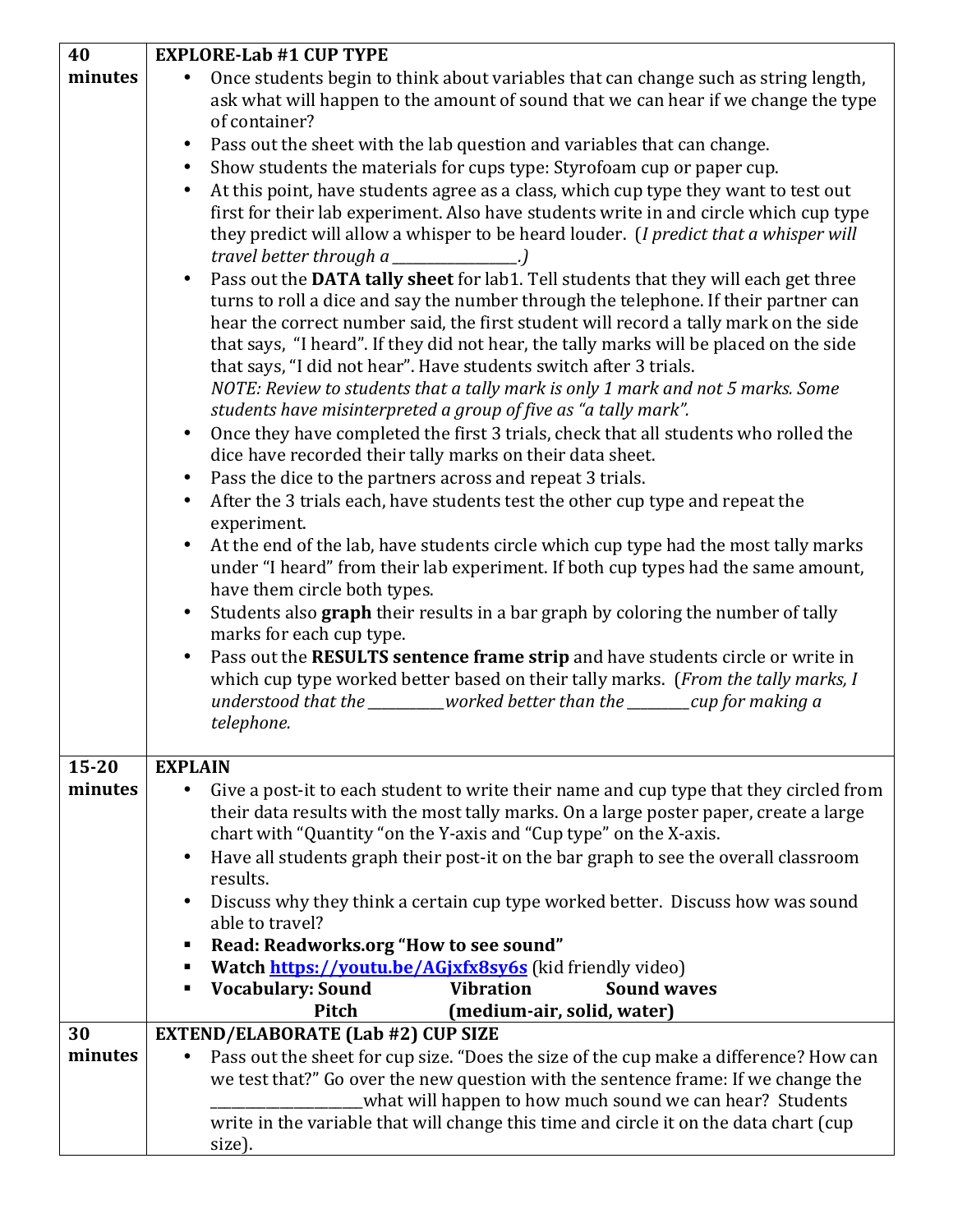|         | Next have students complete the sentence frame for their prediction. "I predict that<br>$\bullet$<br>a whisper will travel better through a ____________(larger/smaller) cup."<br>Pass out the data tally sheet where students will record their trials.<br>$\bullet$<br>Each student will roll the dice again 3 times for each cup size and record their results<br>$\bullet$<br>with tally marks.<br>Graph the results by coloring in again.<br>$\bullet$<br>Have students complete their RESULTS summary: "Based on the tally marks, I<br>$\bullet$<br>understood that the _______ phone worked better."<br>Have students circle the cup size that had the most tally marks. Each student will<br>write the cup size with the most tally marks on separate post-it along with their<br>name.<br>Prepare a large data chart with quantity on the Y-axis and Cup size on the X-axis.<br>Include an area titled, "the same" for students who had the same number for both.<br>Have students graph their results on the bar graph. Count the total for each and<br>discuss why one size had more than the other? Why do they think sound was heard<br>louder through a certain size? |
|---------|-------------------------------------------------------------------------------------------------------------------------------------------------------------------------------------------------------------------------------------------------------------------------------------------------------------------------------------------------------------------------------------------------------------------------------------------------------------------------------------------------------------------------------------------------------------------------------------------------------------------------------------------------------------------------------------------------------------------------------------------------------------------------------------------------------------------------------------------------------------------------------------------------------------------------------------------------------------------------------------------------------------------------------------------------------------------------------------------------------------------------------------------------------------------------------------|
|         | <b>HOME EXTENSION PROJECT</b><br>Have students build a telephone using materials they have at home to explain the lab<br>experiment and how sound can travel to a parent or adult.                                                                                                                                                                                                                                                                                                                                                                                                                                                                                                                                                                                                                                                                                                                                                                                                                                                                                                                                                                                                  |
| 20      | <b>EVALUATE</b>                                                                                                                                                                                                                                                                                                                                                                                                                                                                                                                                                                                                                                                                                                                                                                                                                                                                                                                                                                                                                                                                                                                                                                     |
| minutes | Review the variables that changed during each experiment and ask what other<br>٠<br>things could they have changed to make a telephone?<br>Go over the vocabulary they learned though the process. For example, vibration,<br>sound waves, length, variable and tie back to the standards.<br>Students can also share a presentation on how sound travels.<br>$\blacksquare$                                                                                                                                                                                                                                                                                                                                                                                                                                                                                                                                                                                                                                                                                                                                                                                                        |
|         | Additional resources: https://www.youtube.com/watch?v=GkNJvZINSEY (Build teacher<br>background)                                                                                                                                                                                                                                                                                                                                                                                                                                                                                                                                                                                                                                                                                                                                                                                                                                                                                                                                                                                                                                                                                     |

# **Exploration Stations with Visible Thinking Strategies**

(Other ways to ENGAGE students)

1) **Rice Can**- Use the large open coffee tin can; cover the top tightly with plastic wrap and a rubber band. Place a spoonful of rice over the plastic wrap.

Ask students what do they observe about the rice?

Ask for a volunteer to clap underneath the tin can without touching it. Have students watch for any movement from the rice. Ask students again what did they observe about the rice? Ask for different volunteers to clap closer or louder near the can. When clapping, the movement does have something to do with the air. Therefore, you can use a wireless speaker to eliminate the air. (Concept-Sound makes vibrations; sound can travel through air)

2) **Tuning Forks**- Use a clear plastic tub and fill it 34 full of water. Once you hit a tuning fork, quickly place it in the water for precise movement. Ask students what they observe once you hit the fork and what happens when it is placed in the water? Can they still hear the sound produced when it is inside the water? (Concept-Vibrating materials can make sound; sound can travel in water)